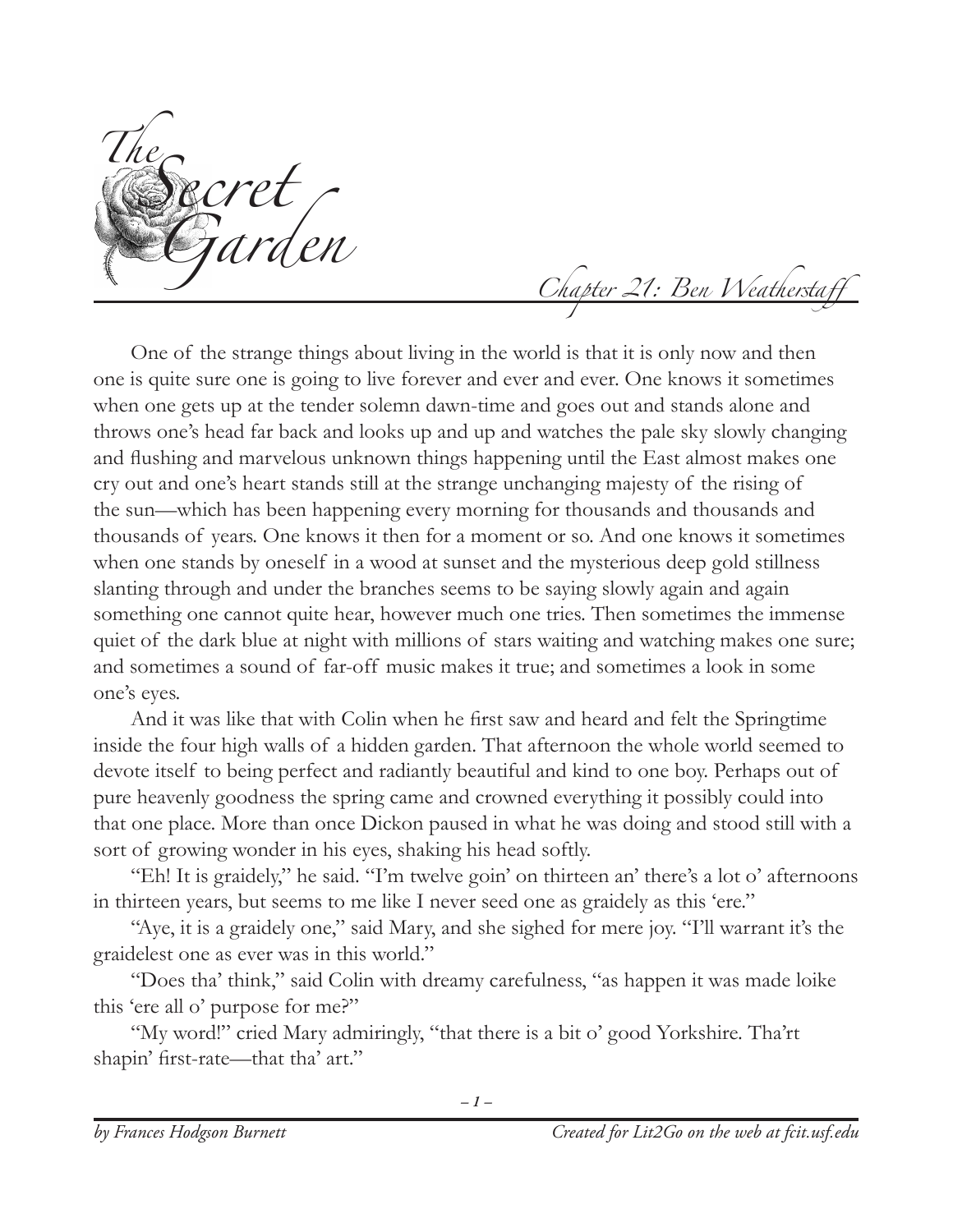

And delight reigned. They drew the chair under the plum-tree, which was snow-white with blossoms and musical with bees. It was like a king's canopy, a fairy king's. There were flowering cherry-trees near and apple-trees whose buds were pink and white, and here and there one had burst open wide. Between the blossoming branches of the canopy bits of blue sky looked down like wonderful eyes.

Mary and Dickon worked a litle here and there and Colin watched them. They brought him things to look at—buds which were opening, buds which were tight closed, bits of twig whose leaves were just showing green, the feather of a woodpecker which had dropped on the grass, the empty shell of some bird early hatched. Dickon pushed the chair slowly round and round the garden, stopping every other moment to let him look at wonders springing out of the earth or trailing down from trees. It was like being taken in state round the country of a magic king and queen and shown all the mysterious riches it contained.

"I wonder if we shall see the robin?" said Colin.

"Tha'll see him often enow after a bit," answered Dickon. "When th' eggs hatches out th' little chap he'll be kep' so busy it'll make his head swim. Tha'll see him flyin' backward an' for'ard carryin' worms nigh as big as himsel' an' that much noise goin' on in th' nest when he gets there as fair flusters him so as he scarce knows which big mouth to drop th' first piece in. An' gapin' beaks an' squawks on every side. Mother says as when she sees th' work a robin has to keep them gapin' beaks filled, she feels like she was a lady with nothin' to do. She says she's seen th' little chaps when it seemed like th' sweat must be droppin' off 'em, though folk can't see it."

This made them giggle so delightedly that they were obliged to cover their mouths with their hands, remembering that they must not be heard. Colin had been instructed as to the law of whispers and low voices several days before. He liked the mysteriousness of it and did his best, but in the midst of excited enjoyment it is rather difficult never to laugh above a whisper.

Every moment of the afternoon was full of new things and every hour the sunshine grew more golden. The wheeled chair had been drawn back under the canopy and Dickon had sat down on the grass and had just drawn out his pipe when Colin saw something he had not had time to notice before.

"That's a very old tree over there, isn't it?" he said. Dickon looked across the grass at the tree and Mary looked and there was a brief moment of stillness.

*– –*

"Yes," answered Dickon, after it, and his low voice had a very gentle sound.

Mary gazed at the tree and thought.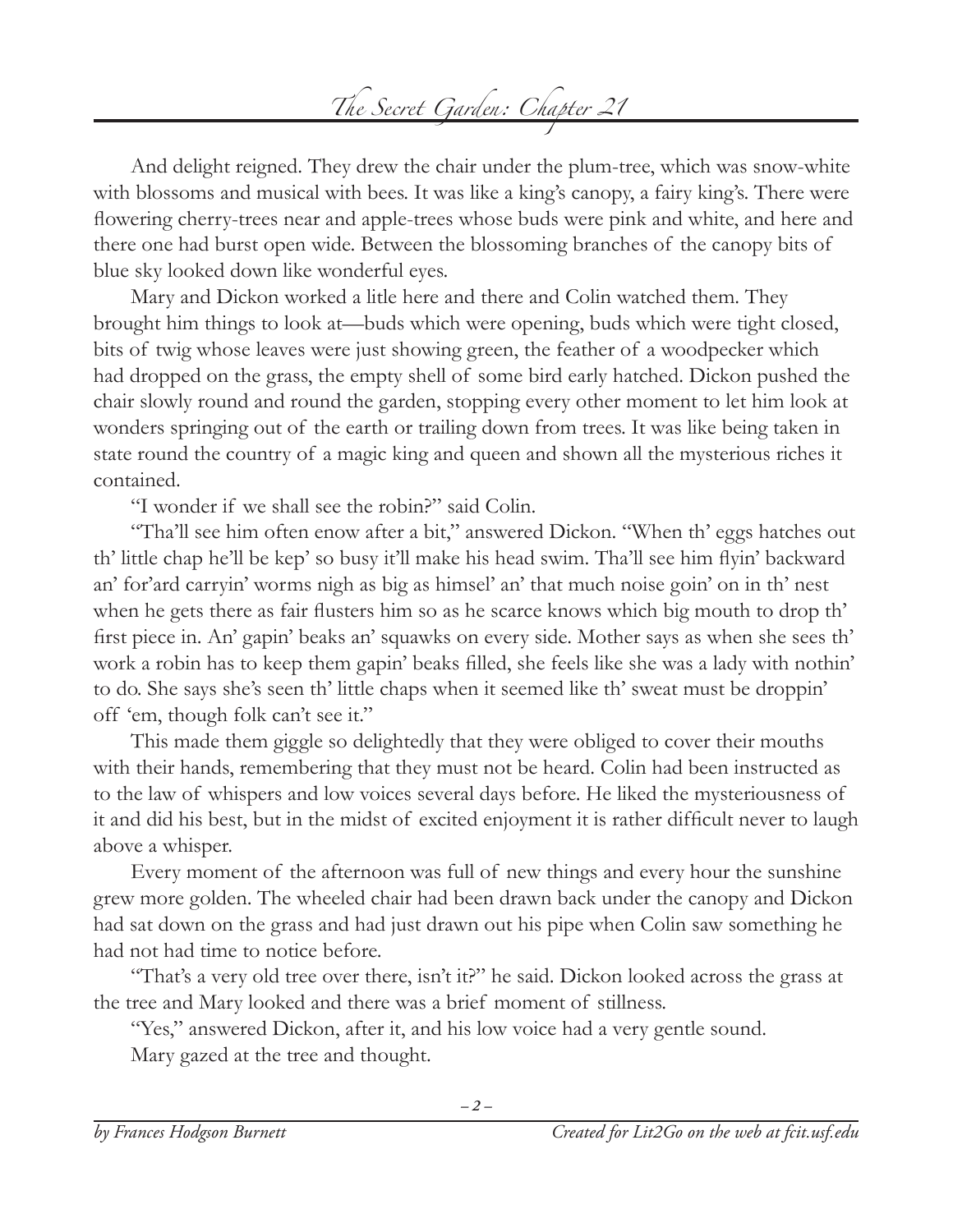

"The branches are quite gray and there's not a single leaf anywhere," Colin went on. "It's quite dead, isn't it?"

"Aye," admitted Dickon. "But them roses as has climbed all over it will near hide every bit o' th' dead wood when they're full o' leaves an' flowers. It won't look dead then. It'll be th' prettiest of all."

Mary still gazed at the tree and thought.

"It looks as if a big branch had been broken off," said Colin. "I wonder how it was done."

"It's been done many a year," answered Dickon. "Eh!" with a sudden relieved start and laying his hand on Colin. "Look at that robin! There he is! He's been foragin' for his mate."

Colin was almost too late but he just caught sight of him, the flash of red-breasted bird with something in his beak. He darted through the greenness and into the closegrown corner and was out of sight. Colin leaned back on his cushion again, laughing a little. "He's taking her tea to her. Perhaps it's five o'clock. I think I'd like some tea myself."

And so they were safe.

"It was Magic which sent the robin," said Mary secretly to Dickon afterward. "I know it was Magic." For both she and Dickon had been afraid Colin might ask something about the tree whose branch had broken off ten years ago and they had talked it over together and Dickon had stood and rubbed his head in a troubled way.

"We mun look as if it wasn't no different from th' other trees," he had said. "We couldn't never tell him how it broke, poor lad. If he says anything about it we mun—we mun try to look cheerful."

"Aye, that we mun," had answered Mary.

But she had not felt as if she looked cheerful when she gazed at the tree. She wondered and wondered in those few moments if there was any reality in that other thing Dickon had said. He had gone on rubbing his rust-red hair in a puzzled way, but a nice comforted look had begun to grow in his blue eyes.

"Mrs. Craven was a very lovely young lady," he had gone on rather hesitatingly. "An' mother she thinks maybe she's about Misselthwaite many a time lookin' after Mester Colin, same as all mothers do when they're took out o' th' world. They have to come back, tha' sees. Happen she's been in the garden an' happen it was her set us to work, an' told us to bring him here."

Mary had thought he meant something about Magic. She was a great believer in Magic. Secretly she quite believed that Dickon worked Magic, of course good Magic, on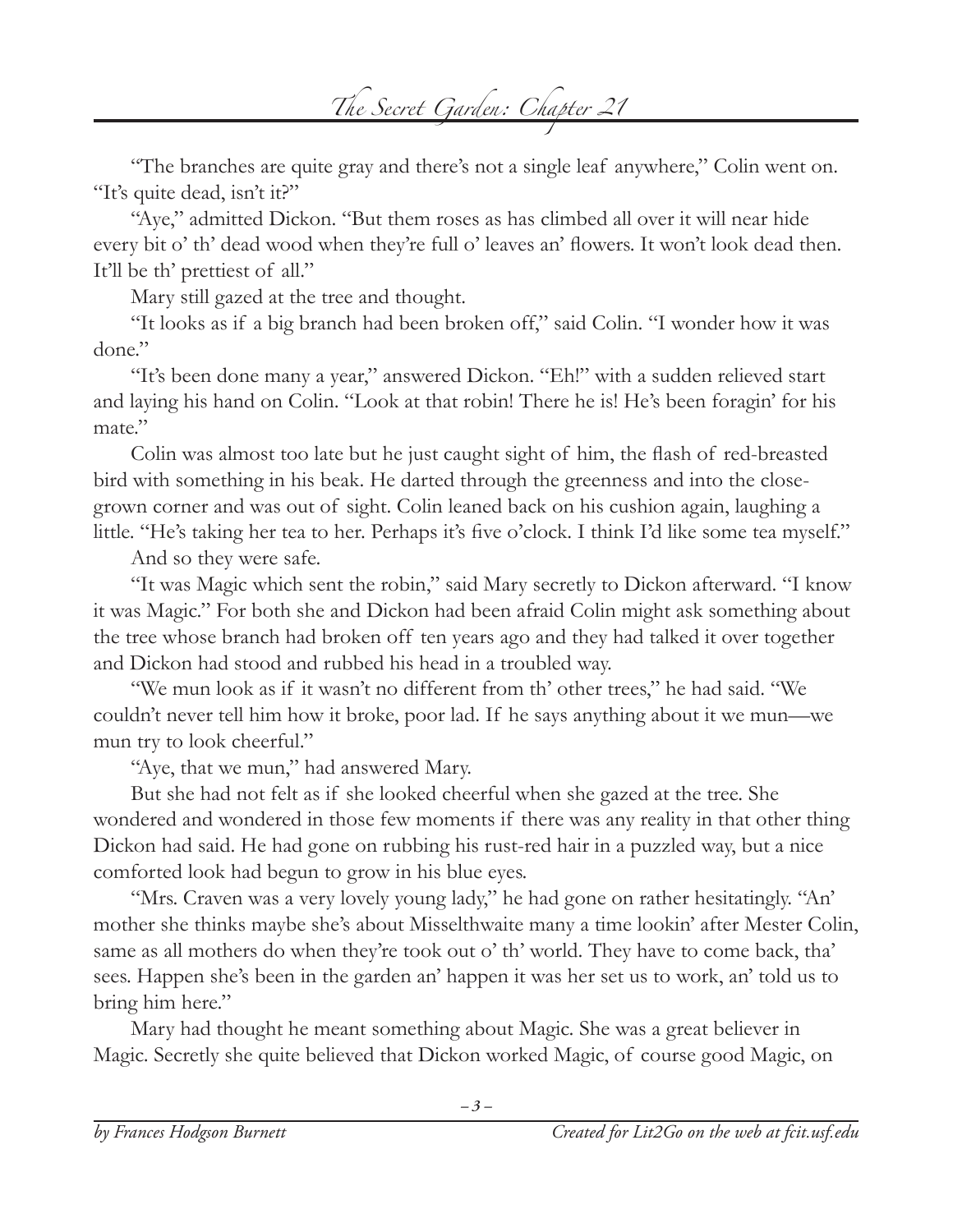## *The Secret Garden: Chapter 21*

everything near him and that was why people liked him so much and wild creatures knew he was their friend. She wondered, indeed, if it were not possible that his gift had brought the robin just at the right moment when Colin asked that dangerous question. She felt that his Magic was working all the afternoon and making Colin look like an entirely different boy. It did not seem possible that he could be the crazy creature who had screamed and beaten and bitten his pillow. Even his ivory whiteness seemed to change. The faint glow of color which had shown on his face and neck and hands when he first got inside the garden really never quite died away. He looked as if he were made of flesh instead of ivory or wax.

They saw the robin carry food to his mate two or three times, and it was so suggestive of afternoon tea that Colin felt they must have some.

"Go and make one of the men servants bring some in a basket to the rhododendron walk," he said. "And then you and Dickon can bring it here."

It was an agreeable idea, easily carried out, and when the white cloth was spread upon the grass, with hot tea and buttered toast and crumpets, a delightfully hungry meal was eaten, and several birds on domestic errands paused to inquire what was going on and were led into investigating crumbs with great activity. Nut and Shell whisked up trees with pieces of cake and Soot took the entire half of a buttered crumpet into a corner and pecked at and examined and turned it over and made hoarse remarks about it until he decided to swallow it all joyfully in one gulp.

The afternoon was dragging towards its mellow hour. The sun was deepening the gold of its lances, the bees were going home and the birds were flying past less often. Dickon and Mary were sitting on the grass, the tea-basket was repacked ready to be taken back to the house, and Colin was lying against his cushions with his heavy locks pushed back from his forehead and his face looking quite a natural color.

"I don't want this afternoon to go," he said; "but I shall come back tomorrow, and the day after, and the day after, and the day after."

"You'll get plenty of fresh air, won't you?" said Mary.

"I'm going to get nothing else," he answered. "I've seen the spring now and I'm going to see the summer. I'm going to see everything grow here. I'm going to grow here myself."

"That tha' will," said Dickon. "Us'll have thee walkin' about here an' diggin' same as other folk afore long."

Colin flushed tremendously.

"Walk!" he said. "Dig! Shall I?"

Dickon's glance at him was delicately cautious. Neither he nor Mary had ever asked if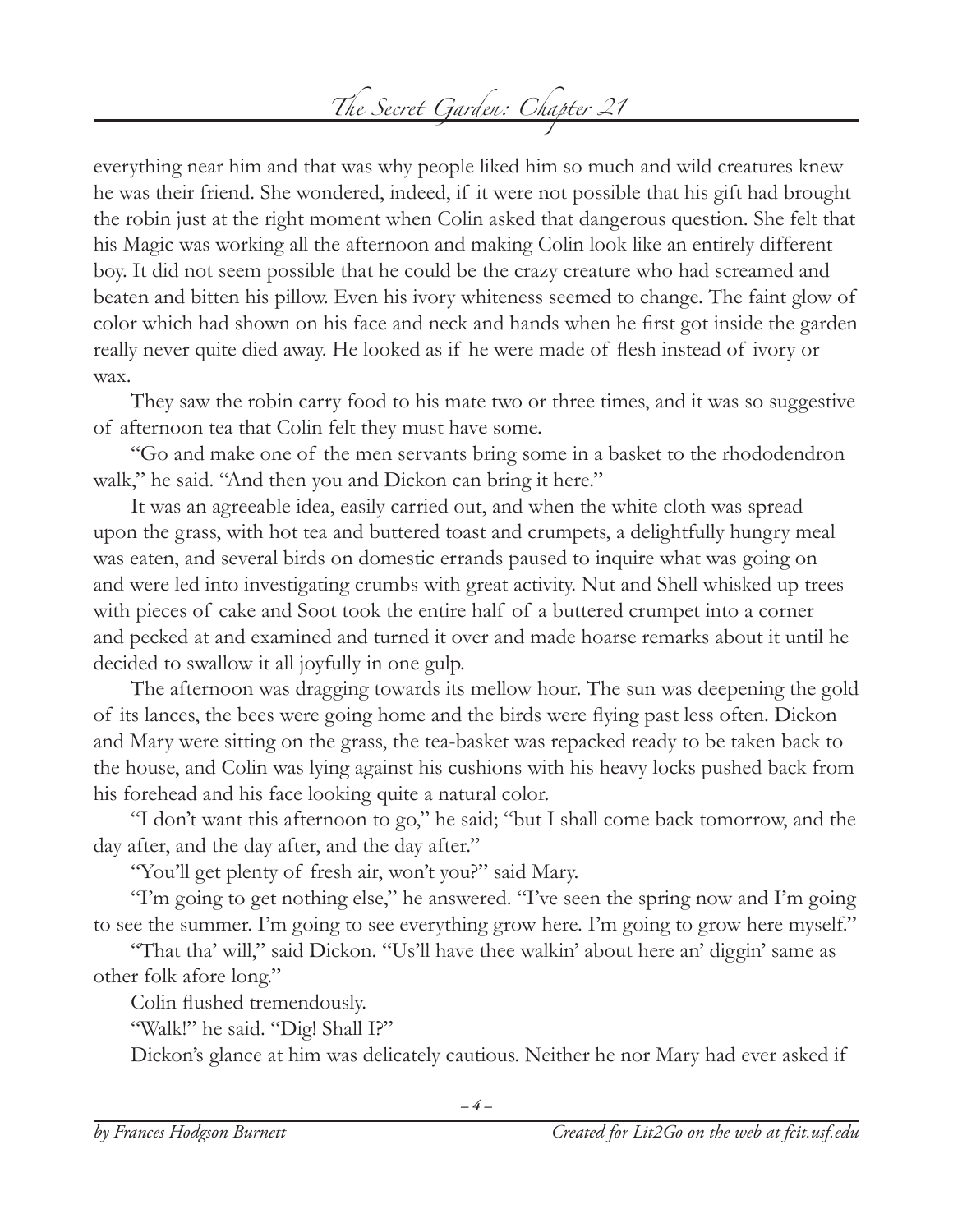*The Secret Garden: Chapter 21*

anything was the matter with his legs.

"For sure tha' will," he said stoutly. "Tha—tha's got legs o' thine own, same as other folks!"

Mary was rather frightened until she heard Colin's answer.

"Nothing really ails them," he said, "but they are so thin and weak. They shake so that I'm afraid to try to stand on them."

Both Mary and Dickon drew a relieved breath.

"When tha' stops bein' afraid tha'lt stand on 'em," Dickon said with renewed cheer. "An' tha'lt stop bein' afraid in a bit."

"I shall?" said Colin, and he lay still as if he were wondering about things.

They were really very quiet for a little while. The sun was dropping lower. It was that hour when everything stills itself, and they really had had a busy and exciting afternoon. Colin looked as if he were resting luxuriously. Even the creatures had ceased moving about and had drawn together and were resting near them. Soot had perched on a low branch and drawn up one leg and dropped the gray film drowsily over his eyes. Mary privately thought he looked as if he might snore in a minute.

In the midst of this stillness it was rather startling when Colin half lifted his head and exclaimed in a loud suddenly alarmed whisper:

"Who is that man?" Dickon and Mary scrambled to their feet.

"Man!" they both cried in low quick voices.

Colin pointed to the high wall. "Look!" he whispered excitedly. "Just look!"

Mary and Dickon wheeled about and looked. There was Ben Weatherstaff 's indignant face glaring at them over the wall from the top of a ladder! He actually shook his fist at Mary.

"If I wasn't a bachelder, an' tha' was a wench o' mine," he cried, "I'd give thee a hidin'!"

He mounted another step threateningly as if it were his energetic intention to jump down and deal with her; but as she came toward him he evidently thought better of it and stood on the top step of his ladder shaking his fist down at her.

"I never thowt much o' thee!" he harangued. "I couldna' abide thee th' first time I set eyes on thee. A scrawny buttermilk-faced young besom, allus askin' questions an' pokin' tha' nose where it wasna, wanted. I never knowed how tha' got so thick wi' me. If it hadna' been for th' robin— drat him—"

"Ben Weatherstaff," called out Mary, finding her breath. She stood below him and called up to him with a sort of gasp. "Ben Weatherstaff, it was the robin who showed me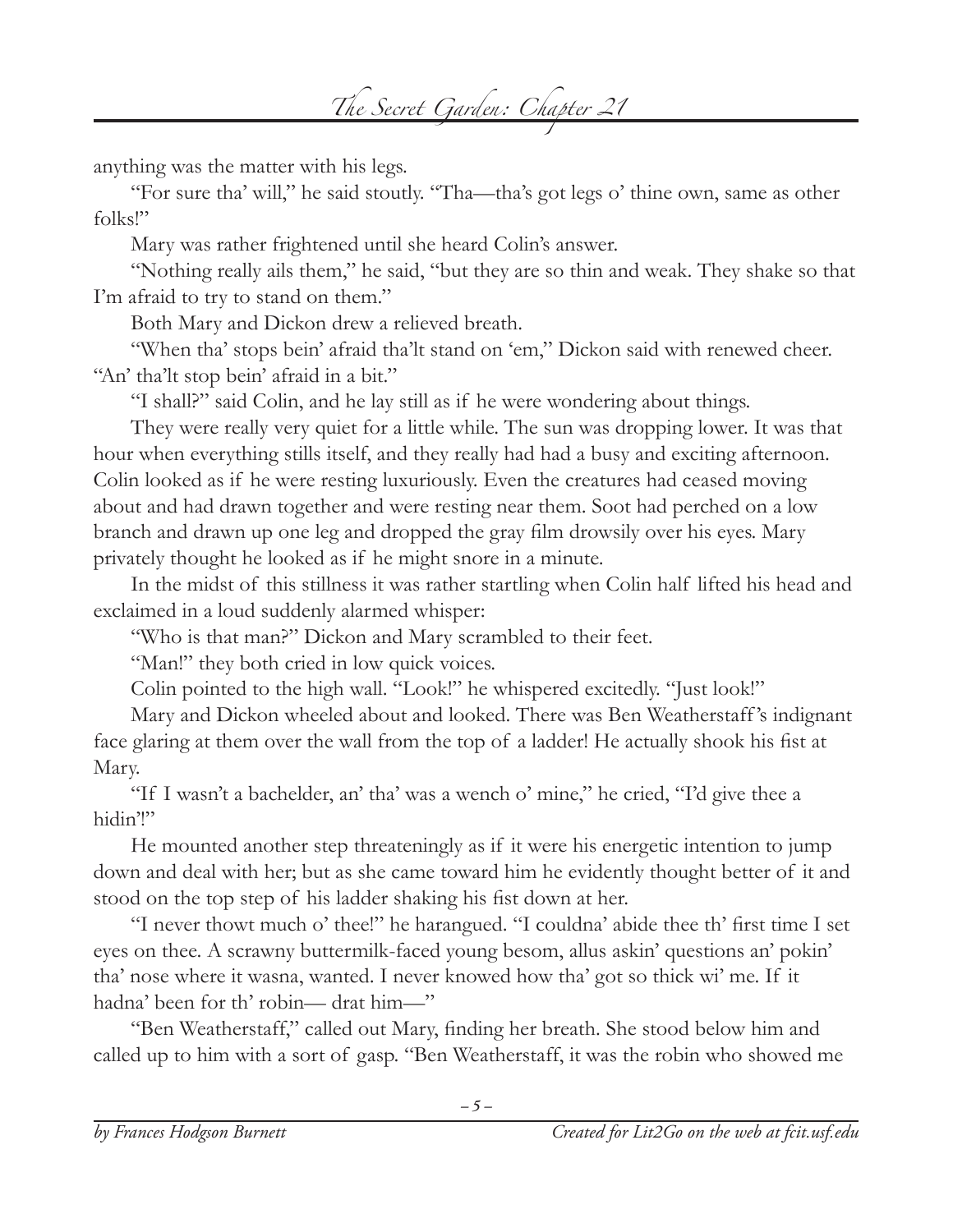

the way!"

Then it did seem as if Ben really would scramble down on her side of the wall, he was so outraged.

"Tha' young bad 'un!" he called down at her. "Layin' tha' badness on a robin—not but what he's impidint enow for anythin'. Him showin' thee th' way! Him! Eh! Tha' young nowt"—she could see his next words burst out because he was overpowered by curiosity—"however i' this world did tha' get in?"

"It was the robin who showed me the way," she protested obstinately. "He didn't know he was doing it but he did. And I can't tell you from here while you're shaking your fist at me."

He stopped shaking his fist very suddenly at that very moment and his jaw actually dropped as he stared over her head at something he saw coming over the grass toward him.

At the first sound of his torrent of words Colin had been so surprised that he had only sat up and listened as if he were spellbound. But in the midst of it he had recovered himself and beckoned imperiously to Dickon.

"Wheel me over there!" he commanded. "Wheel me quite close and stop right in front of him!"

And this, if you please, this is what Ben Weatherstaff beheld and which made his jaw drop. A wheeled chair with luxurious cushions and robes which came toward him looking rather like some sort of State Coach because a young Rajah leaned back in it with royal command in his great black-rimmed eyes and a thin white hand extended haughtily toward him. And it stopped right under Ben Weatherstaff 's nose. It was really no wonder his mouth dropped open.

"Do you know who I am?" demanded the Rajah.

How Ben Weatherstaff stared! His red old eyes fixed themselves on what was before him as if he were seeing a ghost. He gazed and gazed and gulped a lump down his throat and did not say a word.

"Do you know who I am?" demanded Colin still more imperiously. "Answer!"

Ben Weatherstaff put his gnarled hand up and passed it over his eyes and over his forehead and then he did answer in a queer shaky voice.

"Who tha' art?" he said. "Aye, that I do—wi' tha' mother's eyes starin' at me out o' tha' face. Lord knows how tha' come here. But tha'rt th' poor cripple."

Colin forgot that he had ever had a back. His face flushed scarlet and he sat bolt upright.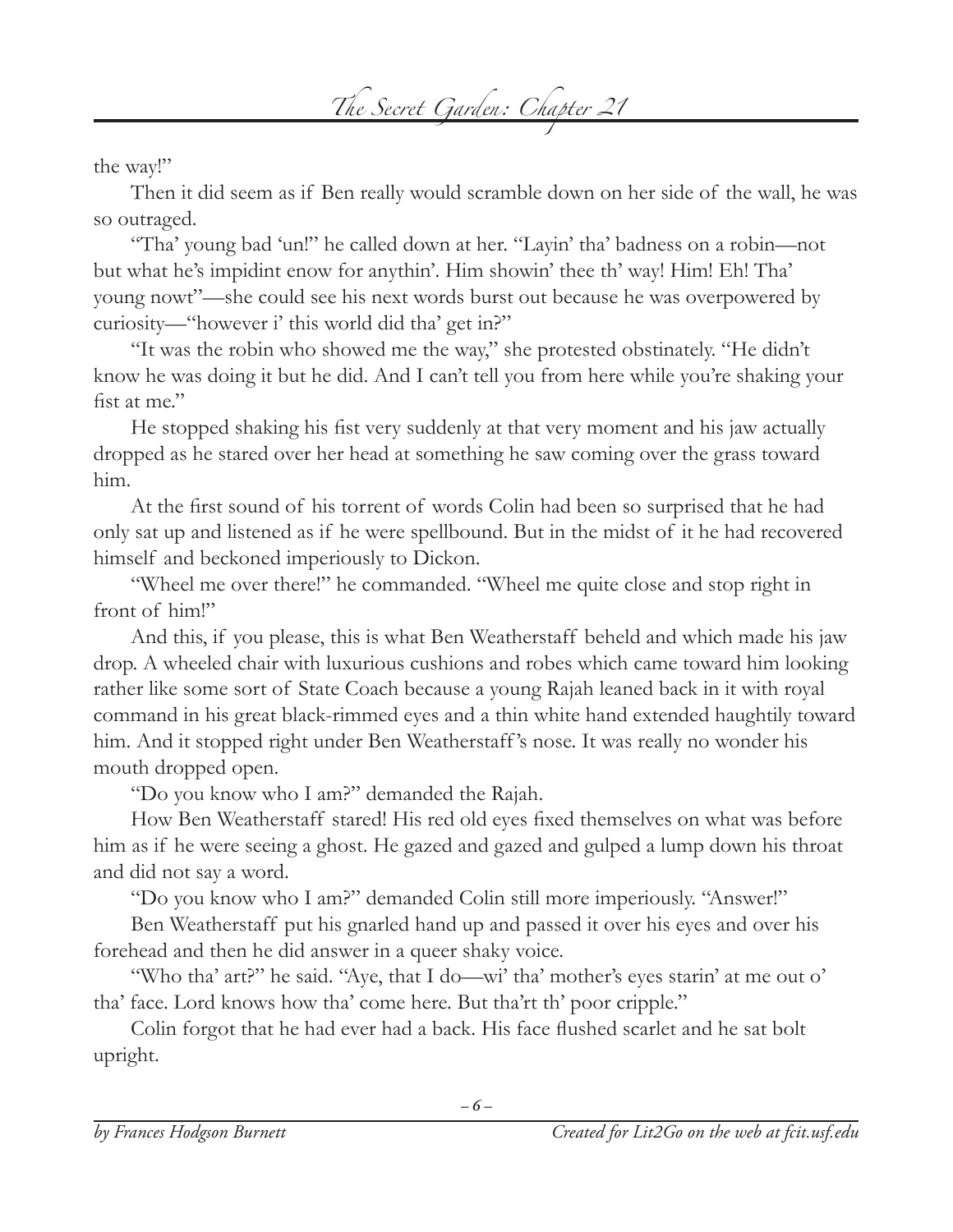*The Secret Garden: Chapter 21*

"I'm not a cripple!" he cried out furiously. "I'm not!"

"He's not!" cried Mary, almost shouting up the wall in her fierce indignation. "He's not got a lump as big as a pin! I looked and there was none there—not one!"

Ben Weatherstaff passed his hand over his forehead again and gazed as if he could never gaze enough. His hand shook and his mouth shook and his voice shook. He was an ignorant old man and a tactless old man and he could only remember the things he had heard.

"Tha'—tha' hasn't got a crooked back?" he said hoarsely.

"No!" shouted Colin.

"Tha'—tha' hasn't got crooked legs?" quavered Ben more hoarsely yet.

It was too much. The strength which Colin usually threw into his tantrums rushed through him now in a new way. Never yet had he been accused of crooked legs—even in whispers—and the perfectly simple belief in their existence which was revealed by Ben Weatherstaff 's voice was more than Rajah flesh and blood could endure. His anger and insulted pride made him forget everything but this one moment and filled him with a power he had never known before, an almost unnatural strength.

"Come here!" he shouted to Dickon, and he actually began to tear the coverings off his lower limbs and disentangle himself. "Come here! Come here! This minute!"

Dickon was by his side in a second. Mary caught her breath in a short gasp and felt herself turn pale.

"He can do it! He can do it! He can do it! He can!" she gabbled over to herself under her breath as fast as ever she could.

There was a brief fierce scramble, the rugs were tossed on the ground, Dickon held Colin's arm, the thin legs were out, the thin feet were on the grass. Colin was standing upright—upright—as straight as an arrow and looking strangely tall—his head thrown back and his strange eyes flashing lightning. "Look at me!" he flung up at Ben Weatherstaff. "Just look at me—you! Just look at me!"

"He's as straight as I am!" cried Dickon. "He's as straight as any lad i' Yorkshire!"

What Ben Weatherstaff did Mary thought queer beyond measure. He choked and gulped and suddenly tears ran down his weather-wrinkled cheeks as he struck his old hands together.

"Eh!" he burst forth, "th' lies folk tells! Tha'rt as thin as a lath an' as white as a wraith, but there's not a knob on thee. Tha'lt make a mon yet. God bless thee!"

Dickon held Colin's arm strongly but the boy had not begun to falter. He stood straighter and straighter and looked Ben Weatherstaff in the face.